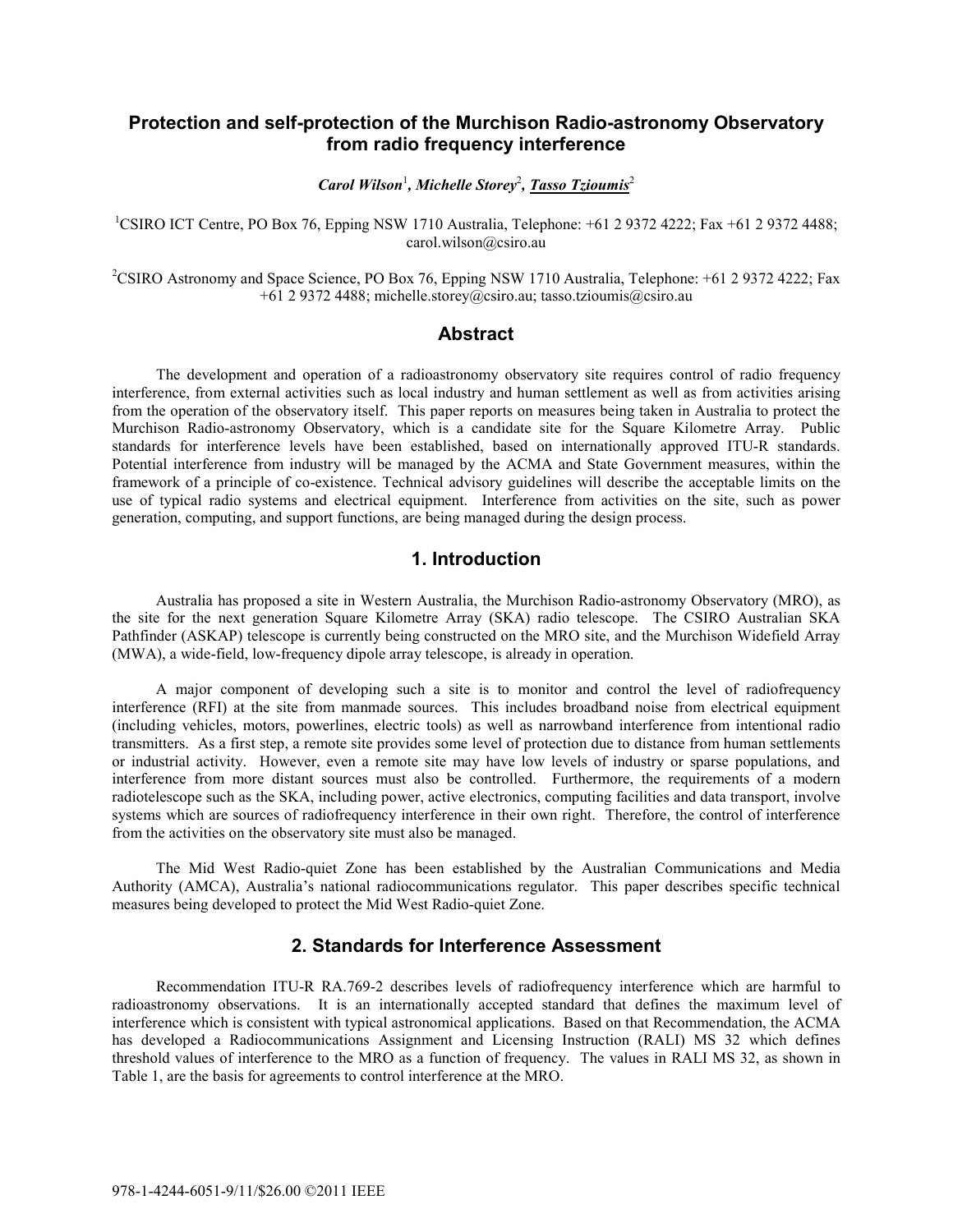RALI MS 32 also provides for a restricted zone within 100 km of the MRO core (150 km for the lowest frequency band) where new radio licences will only be considered on a case-by-case basis. Outside the restricted zone but within a coordination zone, a consultation process is defined to evaluate new radio systems based on the thresholds in Table 1.

| Frequency Range | <b>Restricted Zone Radius</b> | <b>Coordination Zone Radius</b> | Threshold |
|-----------------|-------------------------------|---------------------------------|-----------|
| (MHz)           | (km)                          | (km)                            | (dBm/Hz)  |
| 100-230         | 150                           | 260                             | $-214$    |
| 230-240         | 100                           | 180                             | $-222$    |
| 400-520         | 100                           | 165                             | $-224$    |
| 520-820         | 100                           | 190                             | $-224$    |
| 820-1000        | 100                           | 145                             | $-228$    |
| 1,000-2,300     | 100                           | 140                             | $-230$    |
| 2,300-6,000     | 100                           | 120                             | $-232$    |
| 6,000-10,000    | 100                           | Not required                    | $-232$    |
| 10,000-25,250   | 100                           | Not required                    | $-236$    |

Table 1 Limits of harmful interference at the MRO

### **3. Co-existence Agreement**

 Within the zones defined in Table 1 above, there is some level of pastoral and industrial activity which must be considered. To promote a collaborative approach between the MRO and other industry uses, a co-existence agreement is being explored between the Australian Commonwealth Government and the Western Australian State Government, together with technical advisory guidelines (described in the following section.)

 The ACMA has recently proposed the introduction of a Band Plan whereby industry would be required, if their activity has the potential to cause harmful interference on the MRO, to consult with the MRO entity to develop technical solutions that minimise the radio-frequency impact of their operation on the radio astronomy operations. In return, the MRO entity would be required to facilitate practical solutions that maximise opportunity for shared use of spectrum within acceptable limits.

# **4. Technical Advisory Guidelines**

 Technical advisory guidelines are being developed to describe the operation of certain classes of equipment within the Mid West Radio-quiet Zone. The guidelines will cover commonly used equipment such as vehicles, industrial electrical equipment and class-licensed communication systems such as satellite phones or WiFi. Based on typical technical parameters, including frequency, power levels, antenna characteristics and usage pattern, the level of expected interference to radioastronomy observations can then be assessed. This will allow more specific advice on the operation of each type of equipment within the Mid West Radio-quiet Zone, such as acceptable separation distances from the radiotelescope or techniques to reduce the interference. The development of these guidelines for the majority of equipment is expected to streamline the analysis of particular co-existence consultations.

# **5. Management of Self-interference**

 In the development of the ASKAP and MWA telescopes, issues of interference from the radioastronomy facility itself have been carefully considered. The ASKAP correlator building has been designed with high levels of RFI shielding ( $> 80$  dB for the main building plus  $> 80$  dB for the correlator room itself). RFI "airlocks" are used at each door to prevent leakage, and air, water and cabling penetrations have been assessed for RFI compliance. More importantly, ASKAP is designed as an unmanned facility that will be remotely operated. Apart from maintenance periods, there will not be any staff on the MRO site, thereby reducing the use of electrical equipment and vehicles.